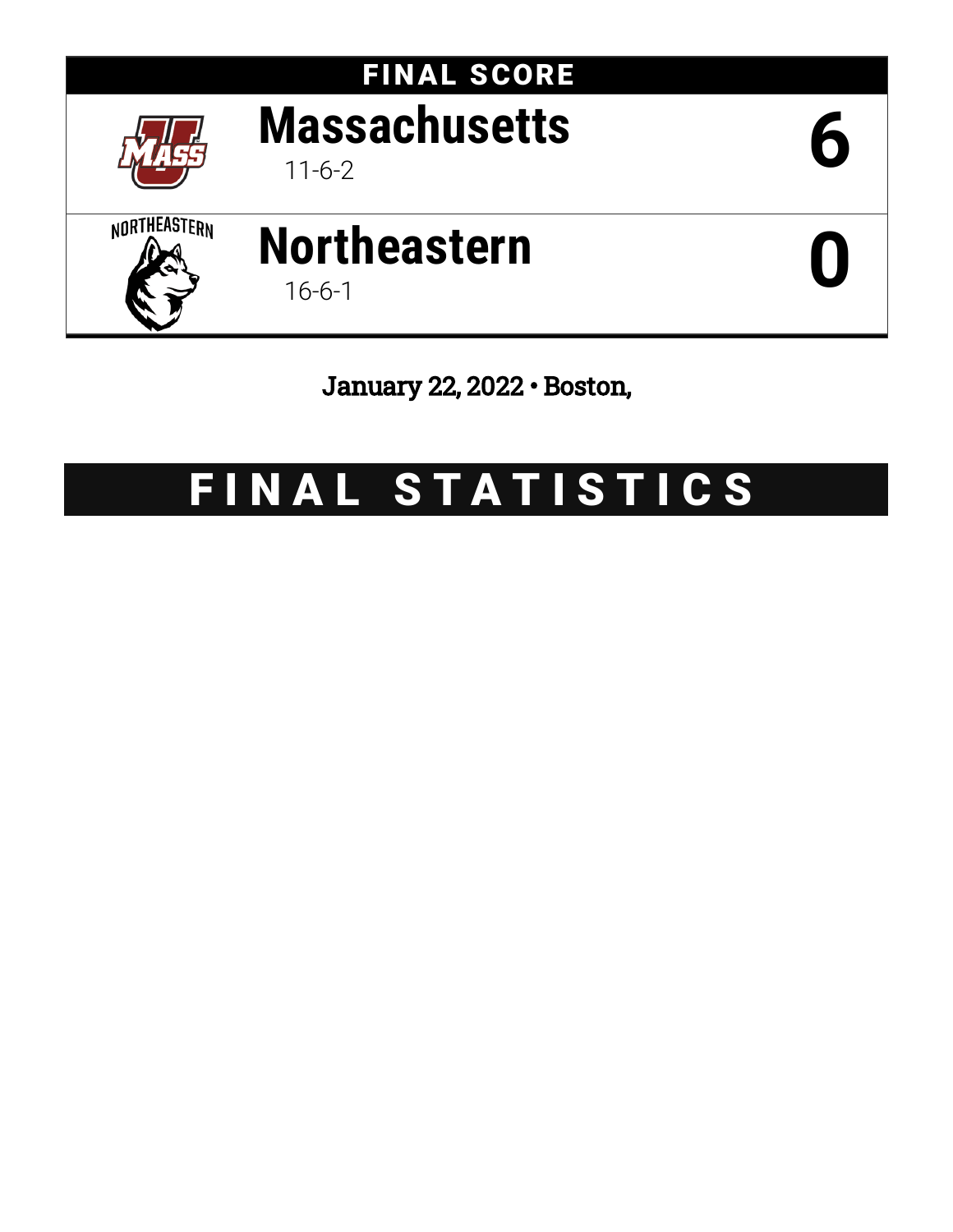#### **UMass at Northeastern Official Hockey Game Box Score (Final) Massachusetts vs Northeastern (01/22/2022 at Boston, )**



#### **Massachusetts (11-6-2) vs. Northeastern (16-6-1)**

Date: 01/22/2022 - Location: Boston,

Attendance: 0 - Start time: 07:20 PM ET - End time: 09:54 PM ET - Total time: 02:33

|    | Prd             | Time  | Team       |           | Scored by        | <b>Assists</b>  | Vis. on ice           | Home on ice           |
|----|-----------------|-------|------------|-----------|------------------|-----------------|-----------------------|-----------------------|
| 1. | 1st             | 18:38 | <b>UMA</b> | EV.FG     | Donaldson, Cam   | Demin, Slava    | 31,9,26,28,17,19      | 1,25,12,29,5,2        |
|    |                 |       |            |           |                  | Faith, Eric     |                       |                       |
| 2. | 1st             | 17:47 | <b>UMA</b> | EV        | Trivigno, Bobby  | Wait, Garrett   | 31,8,12,6,10,4        | 1,20,4,21,3,13        |
| 3. | 1st             | 10:55 | <b>UMA</b> | EV        | Trivigno, Bobby  | Wait, Garrett   | 31,8,12,10,23,3       | 1,29,5,25,12,8        |
|    |                 |       |            |           |                  | Morrow, Scott   |                       |                       |
| 4. | 1st             | 6:38  | <b>UMA</b> | EV        | Lautenbach, Ryan | Mercuri, Lucas  | 31, 14, 11, 15, 26, 6 | 1, 14, 11, 3, 4, 13   |
|    |                 |       |            |           |                  | Demin, Slava    |                       |                       |
| 5. | 2 <sub>nd</sub> | 13:49 | <b>UMA</b> | EV        | Mercuri, Lucas   | Kiefiuk, Cal    | 31, 11, 7, 13, 23, 3  | 35, 10, 11, 29, 2, 12 |
|    |                 |       |            |           |                  | Lebster, Reed   |                       |                       |
| 6. | 2nd             | 8:17  | <b>UMA</b> | <b>PP</b> | Lopina, Josh     | Wait, Garrett   | 31, 10, 12, 8, 6, 23  | 35, 10, 2, 21, 12     |
|    |                 |       |            |           |                  | Trivigno, Bobby |                       |                       |

#### **TEAM SUMMARY**

| <b>Massachusetts</b> | G                                                                                                                                                                                                        |          |                |                |                |             | #               | <b>Northeastern</b>   |                                                                                                                                                                           |              |                |                                                                                  |      |                                           |
|----------------------|----------------------------------------------------------------------------------------------------------------------------------------------------------------------------------------------------------|----------|----------------|----------------|----------------|-------------|-----------------|-----------------------|---------------------------------------------------------------------------------------------------------------------------------------------------------------------------|--------------|----------------|----------------------------------------------------------------------------------|------|-------------------------------------------|
| Pavicich, Luke       | 0                                                                                                                                                                                                        | 0        | 0              | 0              | 0              | 0           | $\mathbf{1}$    | Levi, Devon           | 0                                                                                                                                                                         | $\mathbf{0}$ | $\Omega$       | 0                                                                                | -4   | $\Omega$                                  |
| Lopina, Josh         | 1                                                                                                                                                                                                        | $\Omega$ | $\overline{2}$ | 2              | 3              | $\mathbf 0$ |                 | Novak, Jakov          | $\Omega$                                                                                                                                                                  | $\mathbf{0}$ |                | 6                                                                                | $-2$ | $\overline{0}$                            |
| Mercuri, Lucas       |                                                                                                                                                                                                          |          | 0              | 1              | 2              | 0           |                 | Fontaine, Gunnarwolfe | 0                                                                                                                                                                         | 0            | $\Omega$       | 4                                                                                |      |                                           |
|                      | $\Omega$                                                                                                                                                                                                 | 3        | $\Omega$       | 2              | 3              | $\mathbf 0$ |                 |                       | $\Omega$                                                                                                                                                                  | $\Omega$     | $\Omega$       | 1                                                                                | $-4$ | $\Omega$                                  |
|                      | 0                                                                                                                                                                                                        |          | 0              | 0              | 1              | 0           |                 |                       | 0                                                                                                                                                                         | 0            | $\Omega$       | 0                                                                                | $-2$ | 1                                         |
|                      | 1                                                                                                                                                                                                        | $\Omega$ | 0              | 2              | 1              | 0           |                 |                       | 0                                                                                                                                                                         | $\mathbf{0}$ | $\Omega$       | 1                                                                                | $-1$ | $\Omega$                                  |
|                      | 0                                                                                                                                                                                                        | 0        | 2              | 1              | 1              | 0           |                 |                       |                                                                                                                                                                           | 0            | $\Omega$       | 0                                                                                | 0    | 0                                         |
| Demin, Slava         | $\Omega$                                                                                                                                                                                                 | 2        | 0              | 3              | 1              | $\mathbf 0$ |                 |                       | 0                                                                                                                                                                         | $\Omega$     | $\Omega$       | $\Omega$                                                                         | 0    | $\mathbf 0$                               |
|                      | 0                                                                                                                                                                                                        | 0        | $\Omega$       | 1              | 1              | 0           |                 | Spott, Tyler          |                                                                                                                                                                           | 0            | 2              | 0                                                                                | 0    | 0                                         |
|                      | 0                                                                                                                                                                                                        | $\Omega$ | $\mathbf 0$    | $\Omega$       | $\mathbf 0$    | $\mathbf 0$ |                 | Hughes, Riley         | $\Omega$                                                                                                                                                                  | $\Omega$     | $\overline{2}$ | 1                                                                                | 0    | $\Omega$                                  |
|                      | 0                                                                                                                                                                                                        |          | $\overline{2}$ | $\overline{2}$ | 3              | $\Omega$    | 2               | Harris, Jordan        |                                                                                                                                                                           | 0            | $\Omega$       | 5                                                                                | $-3$ | $\mathbf 1$                               |
|                      | $\Omega$                                                                                                                                                                                                 | $\Omega$ | $\Omega$       | 2              | 2              | $\mathbf 0$ |                 | Mella, Alex           | $\Omega$                                                                                                                                                                  | $\Omega$     |                | 1                                                                                | $-1$ | $\Omega$                                  |
| Del Gaizo, Anthony   | 0                                                                                                                                                                                                        | 0        | $\overline{2}$ | 3              | 0              | 0           | 21              | Demelis, Matt         | ŋ                                                                                                                                                                         | n            | $\Omega$       | 1                                                                                | $-2$ | -1                                        |
|                      | 0                                                                                                                                                                                                        |          | 0              | 3              | 1              | $\mathbf 0$ |                 | McDonough, Aidan      | 0                                                                                                                                                                         | $\Omega$     | $\overline{2}$ | 1                                                                                | $-2$ | $\overline{\mathbf{1}}$                   |
| Farmer, Ty           | 0                                                                                                                                                                                                        | 0        | 0              | 1              | $\overline{2}$ | 1           |                 | Hughes, Jack          | 0                                                                                                                                                                         | 0            | $\Omega$       | 3                                                                                | 0    |                                           |
| Murray, Matt         | $\Omega$                                                                                                                                                                                                 | $\Omega$ | $\Omega$       | $\mathbf 0$    | 6              | 0           |                 | Hryckowian, Justin    | $\Omega$                                                                                                                                                                  | $\Omega$     |                | 0                                                                                | -3   | $\Omega$                                  |
| Kessel, Matthew      | 0                                                                                                                                                                                                        | 0        | $\Omega$       | 3              | 1              | 1           | 3               | Struble, Jayden       | 0                                                                                                                                                                         | 0            | $\Omega$       | 0                                                                                | $-2$ | $\Omega$                                  |
| Ufko, Ryan           | 0                                                                                                                                                                                                        | 0        | $\mathbf 0$    | $\mathbf{1}$   | 3              | 1           |                 | Semptimphelter, TJ    | 0                                                                                                                                                                         | $\Omega$     |                | 0                                                                                | 0    | $\mathbf 0$                               |
| Kiefiuk, Cal         | 0                                                                                                                                                                                                        |          | 0              | $\overline{2}$ | 1              | $\Omega$    |                 | Fear. Evan            | 0                                                                                                                                                                         | 0            | $\Omega$       | 0                                                                                | $-2$ | $\Omega$                                  |
| Trivigno, Bobby      | 2                                                                                                                                                                                                        |          | $\mathbf 0$    | $\overline{4}$ | 3              | $\mathbf 0$ | 4               | Bucheler, Jeremie     | $\mathbf{0}$                                                                                                                                                              |              |                | 1                                                                                |      |                                           |
| Donaldson, Cam       | 1                                                                                                                                                                                                        | $\Omega$ | 0              | 1              | 1              | $\Omega$    | 5               | Choupani, Matt        | 0                                                                                                                                                                         | 0            | $\Omega$       | 1                                                                                | $-2$ | $\overline{1}$                            |
| TEAM                 |                                                                                                                                                                                                          |          |                |                |                |             | 8               | Kislin, Julian        | $\Omega$                                                                                                                                                                  | $\Omega$     | $\overline{2}$ | 1                                                                                | $-1$ | $\overline{1}$                            |
| Totals               | 6                                                                                                                                                                                                        |          | 8              | 34             |                | 3           |                 | TEAM                  |                                                                                                                                                                           |              |                |                                                                                  |      |                                           |
|                      |                                                                                                                                                                                                          |          |                |                |                |             |                 | Totals                | 0                                                                                                                                                                         | 0            | 12             | 27                                                                               |      | $\overline{7}$                            |
|                      | 10<br>12 Wait, Garrett<br>13 Lebster, Reed<br>14 Lautenbach, Ryan<br>15 MacDonald, Oliver<br>17<br>19 Sullivan, Ryan<br>22 Harding, Jerry<br>23 Morrow, Scott<br>26 Felix, Colin<br>27<br>28 Faith, Eric |          | dnp            | A<br>11        |                |             | Plm $Sh +/- BI$ |                       | 10 <sup>°</sup><br>11<br>12 Miller, Tommy<br>13 St. Louis, Ryan<br>14 Jackson, Ty<br>16 Colangelo, Sam<br>17 Bozzo, Marco<br>18<br>19<br>20<br>25<br>27<br>29<br>33<br>35 |              | dnp            | $\overline{4}$<br>$\overline{0}$<br>$\overline{0}$<br>$\Omega$<br>0 <sub>0</sub> |      | G A Plm Sh +/- Bl<br>$-2 \ 0$<br>$-2 \ 0$ |

| <b>Goals by Period</b> |   |                     |          |       |
|------------------------|---|---------------------|----------|-------|
| Team                   |   | $1 \quad 2 \quad 3$ |          | Total |
| <b>UMA</b>             |   | 42                  | - റ      | 6     |
| <b>NEU</b>             | 0 | $\Omega$            | $\Omega$ | O     |
|                        |   |                     |          |       |

÷

| <b>Shots by Period</b> |  |          |      |       |  |  |  |
|------------------------|--|----------|------|-------|--|--|--|
| Team                   |  | 1 2 3    |      | Total |  |  |  |
| UMA                    |  | 12 11 11 |      | 34    |  |  |  |
| NEU                    |  |          | 8 12 | 27    |  |  |  |

| <b>Power Play Goals-Att</b> |         |         |  |  |  |  |  |
|-----------------------------|---------|---------|--|--|--|--|--|
| Prd                         | UMA     | NEU     |  |  |  |  |  |
| 1st                         | $0 - 0$ | $0 - 2$ |  |  |  |  |  |
| 2 <sub>nd</sub>             | $1-2$   | $0 - 0$ |  |  |  |  |  |
| 3rd                         | $0 - 4$ | $0 - 2$ |  |  |  |  |  |

# **Pens-Mins by Period**

| Prd             | UMA     | NEU     |
|-----------------|---------|---------|
| 1st             | $2 - 4$ | $0 - 0$ |
| 2 <sub>nd</sub> | ი-ი     | $2 - 4$ |
| 3rd             | $2 - 4$ | 4-8     |

# **Three stars:**

1. Murray, Matt 2. Trivigno, Bobby 3. Wait, Garrett

#### **Officials:**

Referee: Eugene Binda JR. Referee: Walker Holton Linesman: Steven Murray Linesman: Phil Kitchen

#### **GOALTENDERS**

| Massachusetts   | Dec |           |           | Min GA 1,2,3 Saves | # Northeastern        | <b>Dec</b> |                 | Min GA 1,2,3 Saves |  |
|-----------------|-----|-----------|-----------|--------------------|-----------------------|------------|-----------------|--------------------|--|
| 31 Murray, Matt |     | W 20:00 0 | 7.8.12 27 |                    | Levi. Devon           |            | $13:22$ 4       | 8.0.08             |  |
|                 |     |           |           |                    | 33 Semptimphelter, TJ |            | $20:00 \quad 0$ | $0.0.10$ 10        |  |
|                 |     |           |           |                    | 35 Fear. Evan         |            | 13:22           | $0.9.0$ 9          |  |

#### **PENALTY SUMMARY**

| Prd | Player Team              |                                                                                                         | Min:Offense Präme                     |  |                    | Player Team      | Min:Offense Time   |  |
|-----|--------------------------|---------------------------------------------------------------------------------------------------------|---------------------------------------|--|--------------------|------------------|--------------------|--|
|     |                          | 1st Del Gaizo, Anthony UMA 2: UNSPORTSMANLIKE CONDUCT 3rd MacDonald, Oliver UMA 2: INTERFERENCE 6:55 PP |                                       |  |                    |                  |                    |  |
| 1st | Lopina, Josh UMA         |                                                                                                         | 2:TRIPPING 34d05 PP Hughes, Riley NEU |  |                    |                  | 2:ROUGHING 2:17 PP |  |
|     | 2nd McDonough, Aidan NEU | 2:HIGH STICKING 3rd                                                                                     |                                       |  | Morrow. Scott UMA  |                  | 2:ROUGHING 2:17 PP |  |
| 2nd | Novak, Jakov NEU         | 2: CROSS CHECKING 37d50 PP                                                                              |                                       |  | Kislin, Julian NEU |                  | 2:BOARDING 1:38 PP |  |
| 3rd | Novak, Jakov NEU         |                                                                                                         | 2:CHARGING 3rd                        |  |                    | Spott, Tyler NEU | 2:SLASHING 0:50 PP |  |

**Win -** Murray, Matt (1) **Loss -** Fear, Evan (1)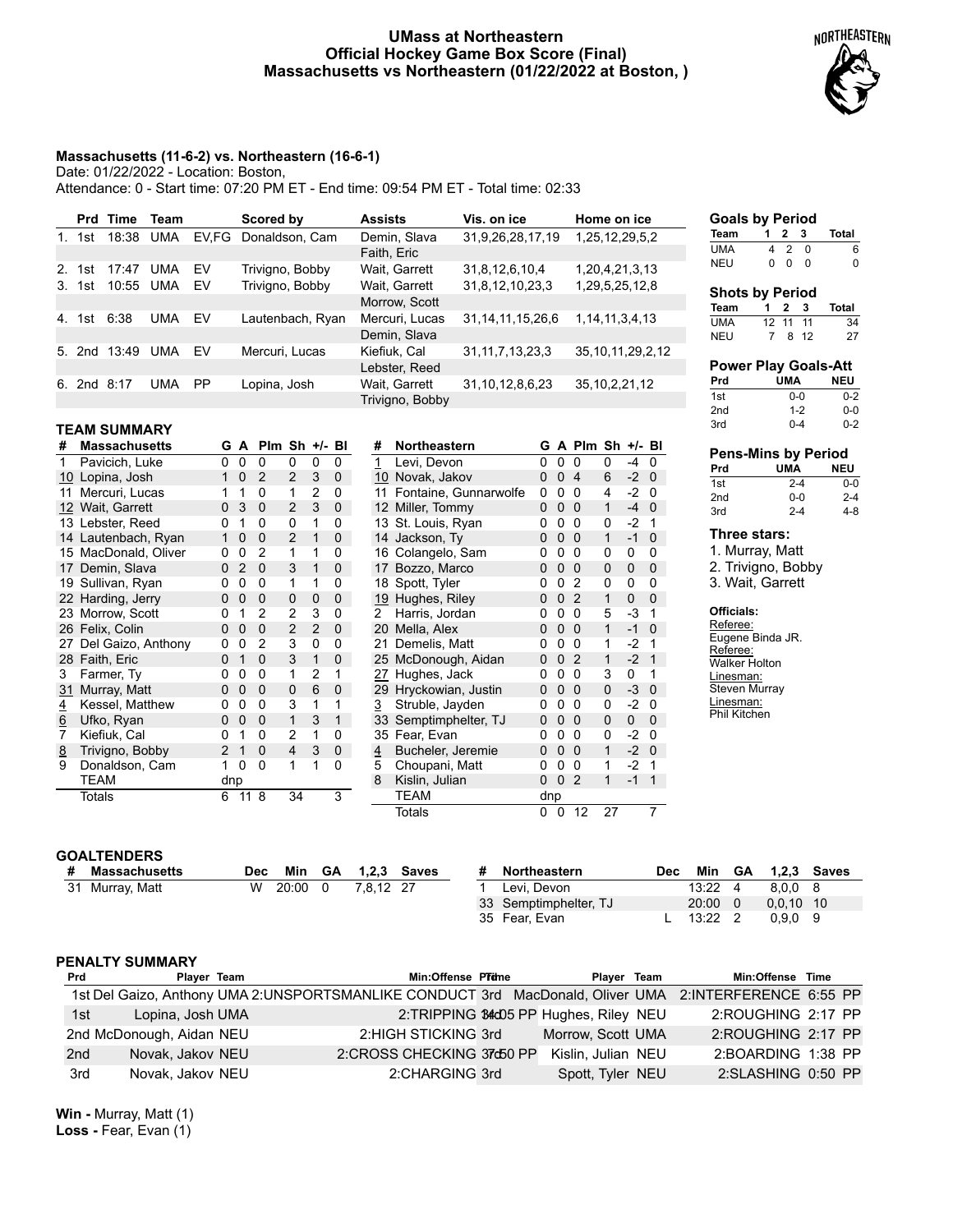# **UMass at Northeastern Official Hockey Game Box Score (Final) Massachusetts vs Northeastern (01/22/2022 at Boston, )**

**Northeastern - Faceoffs**



# **FACEOFF SUMMARY**

# **Massachusetts - Faceoffs**

| ## | <b>Player</b>      | w  |   |  |
|----|--------------------|----|---|--|
| 7  | Kiefiuk, Cal       |    |   |  |
| 8  | Trivigno, Bobby    |    |   |  |
| 10 | Lopina, Josh       | 8  | 9 |  |
| 11 | Mercuri, Lucas     | 5  | 6 |  |
| 19 | Sullivan, Ryan     | 3  |   |  |
| 27 | Del Gaizo, Anthony |    | 6 |  |
| 28 | Faith, Eric        |    | 5 |  |
|    | Totals             | 78 |   |  |

| ## | <b>Player</b>      | w  |    |
|----|--------------------|----|----|
| 10 | Novak, Jakov       | 3  |    |
| 14 | Jackson, Ty        | 3  |    |
| 21 | Demelis, Matt      | 3  |    |
| 27 | Hughes, Jack       | 11 |    |
| 29 | Hryckowian, Justin | 11 |    |
|    | <b>Totals</b>      | 31 | 28 |

# **GOALIE CHANGES**

| <b>TM</b>  | <b>Prd</b> | Time  | Keeper                |  |
|------------|------------|-------|-----------------------|--|
| <b>UMA</b> |            | 20:00 | 31 Murray, Matt       |  |
| <b>NEU</b> |            | 20:00 | 1 Levi, Devon         |  |
| <b>NEU</b> |            | 6:38  | 35 Fear, Evan         |  |
| <b>NEU</b> |            | 20:00 | 33 Semptimphelter, TJ |  |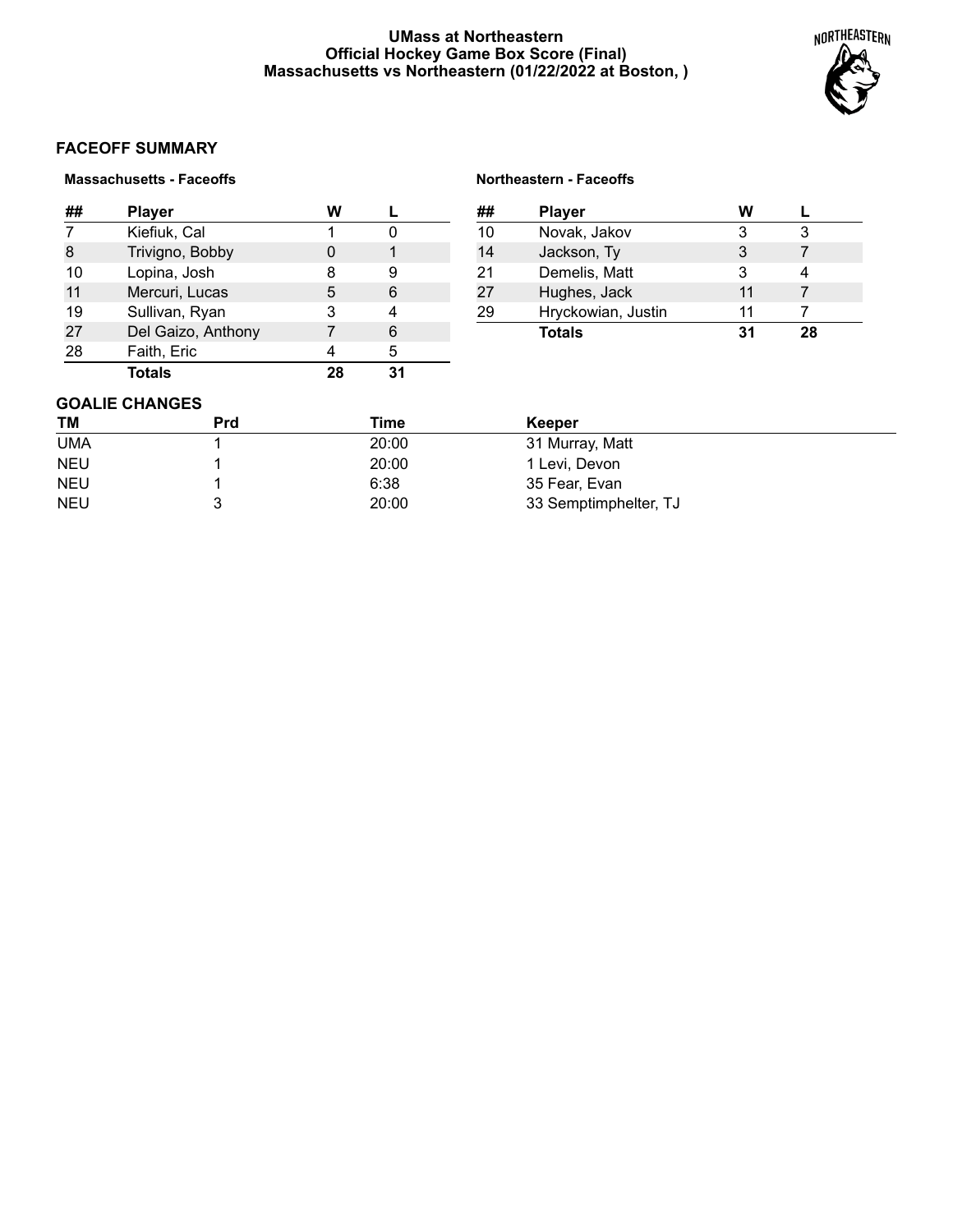### **UMass at Northeastern Official Hockey Game - Period 1 Play-By-Play Massachusetts vs Northeastern (01/22/2022 at Boston, )**



| [0:00] #31 M.Murray at goalie for Massachusetts.                                                                                                                                                                                                             |
|--------------------------------------------------------------------------------------------------------------------------------------------------------------------------------------------------------------------------------------------------------------|
| [0:00] #1 D.Levi at goalie for Northeastern.                                                                                                                                                                                                                 |
| [0:00] Start of 1st period.                                                                                                                                                                                                                                  |
| [0:00] Faceoff: #10 J.Lopina vs #27 J.Hughes; won by NEU.                                                                                                                                                                                                    |
| [0:31] Shot by Massachusetts #4 M.Kessel from rear center of the attack zone MISSED, save by #1 D.Levi.                                                                                                                                                      |
| [0:36] Shot by Massachusetts #27 A.Del Gaizo from in front of the goal WIDE.                                                                                                                                                                                 |
| [0:57] Shot by Massachusetts #27 A.Del Gaizo from rear center of the attack zone MISSED, save by #1 D.Levi.                                                                                                                                                  |
| [0:57] Faceoff (Stoppage of play): #27 A.Del Gaizo vs #29 J.Hryckowian; won by NEU.                                                                                                                                                                          |
| [1:17] Faceoff (Icing): #28 E.Faith vs #29 J.Hryckowian; won by UMA.                                                                                                                                                                                         |
| [1:22] Shot by Massachusetts #17 S.Demin from rear center of the attack zone MISSED, save by #1 D.Levi.                                                                                                                                                      |
| [1:22] GOAL scored by Massachusetts #9 C.Donaldson, Assist by #17 S.Demin and #28 E.Faith; On ice for UMA: C.Donaldson; C.Felix; E.Faith; S.Demin;<br>R.Sullivan. On ice for NEU: D.Levi; A.McDonough; T.Miller; J.Hryckowian; M.Choupani; J.Harris.         |
| [1:22] Faceoff: #11 L.Mercuri vs #14 T.Jackson; won by UMA.<br>[1:30] Faceoff in neutral zone (Stoppage of play): #11 L.Mercuri vs #14 T.Jackson; won by UMA.                                                                                                |
| [1:48] Shot by Northeastern #14 T.Jackson from the right side MISSED, save by #31 M.Murray.                                                                                                                                                                  |
| [1:48] Faceoff (Stoppage of play): #10 J.Lopina vs #21 M.Demelis; won by UMA.                                                                                                                                                                                |
| [2:13] GOAL scored by Massachusetts #8 B.Trivigno, Assist by #12 G.Wait; On ice for UMA: B.Trivigno; G.Wait; R.Ufko; J.Lopina; M.Kessel. On ice for NEU:<br>D.Levi; A.Mella; J.Bucheler; M.Demelis; J.Struble; R.St. Louis.                                  |
| [2:13] Faceoff: #27 A.Del Gaizo vs #27 J.Hughes; won by NEU.                                                                                                                                                                                                 |
| [2:22] Shot by Massachusetts #7 C.Kiefiuk from the left side MISSED, save by #1 D.Levi.                                                                                                                                                                      |
| [2:23] Penalty on UMA #27 A.Del Gaizo; 2 minute Minor for Unsportsmanlike conduct.                                                                                                                                                                           |
| [2:23] Penalty on UMA #27 A.Del Gaizo; 2 minute Minor for Unsportsmanlike conduct.                                                                                                                                                                           |
| [2:23] Faceoff (Stoppage of play): #10 J.Lopina vs #29 J.Hryckowian; won by NEU.                                                                                                                                                                             |
| [2:34] Shot by Northeastern #2 J.Harris from rear center of the attack zone MISSED, save by #31 M.Murray.                                                                                                                                                    |
| [2:34] Faceoff (Stoppage of play): #28 E.Faith vs #29 J.Hryckowian; won by NEU.                                                                                                                                                                              |
| [2:39] Shot by Northeastern #11 G.Fontaine from rear center of the attack zone BLOCKED by #3 T.Farmer.                                                                                                                                                       |
| [3:18] Shot by Northeastern #11 G.Fontaine from the right side MISSED, save by #31 M.Murray.                                                                                                                                                                 |
| [2:23] Penalty on UMA #27 A.Del Gaizo; 2 minute Minor for Unsportsmanlike conduct.                                                                                                                                                                           |
| [2:23] Penalty on UMA #27 A.Del Gaizo; 2 minute Minor for Unsportsmanlike conduct.                                                                                                                                                                           |
| [4:36] Shot by Massachusetts #26 C.Felix from the right side WIDE.                                                                                                                                                                                           |
| [5:03] Faceoff (Icing): #28 E.Faith vs #21 M.Demelis; won by UMA.                                                                                                                                                                                            |
| [5:55] Penalty on UMA #10 J.Lopina; 2 minute Minor for Tripping.                                                                                                                                                                                             |
| [5:55] Start power play for NEU.                                                                                                                                                                                                                             |
| [5:55] Faceoff: #28 E.Faith vs #29 J.Hryckowian; won by NEU.<br>[6:09] Shot by Massachusetts #28 E.Faith from in front of the goal MISSED, save by #1 D.Levi.                                                                                                |
| [6:48] Shot by Northeastern #29 J.Hryckowian from in front of the goal WIDE.                                                                                                                                                                                 |
| [7:05] Faceoff in neutral zone (OffSide): #8 B.Trivigno vs #27 J.Hughes; won by NEU.                                                                                                                                                                         |
| [7:46] Faceoff in neutral zone (OffSide): #27 A.Del Gaizo vs #21 M.Demelis; won by UMA.                                                                                                                                                                      |
| [7:55] End power play for NEU.                                                                                                                                                                                                                               |
| [7:55] Penalty complete for UMA #10 J.Lopina.                                                                                                                                                                                                                |
| [7:59] Shot by Northeastern #20 A.Mella from rear center of the attack zone BLOCKED by #6 R.Ufko.                                                                                                                                                            |
| [8:35] Shot by Massachusetts #13 R.Lebster from rear center of the attack zone BLOCKED by #21 M.Demelis.                                                                                                                                                     |
| [9:03] Shot by Massachusetts #23 S.Morrow from the left side MISSED, save by #1 D.Levi.                                                                                                                                                                      |
| [9:05] GOAL scored by Massachusetts #8 B.Trivigno, Assist by #12 G.Wait and #23 S.Morrow; On ice for UMA: B.Trivigno; G.Wait; J.Lopina; S.Morrow; T.Farmer.<br>On ice for NEU: D.Levi; J.Hryckowian; M.Choupani; A.McDonough; T.Miller; J.Kislin.            |
| [9:05] Faceoff in neutral zone (Goal): #28 E.Faith vs #29 J.Hryckowian; won by UMA.                                                                                                                                                                          |
| [9:47] Shot by Massachusetts #15 O.MacDonald from rear center of the attack zone MISSED, save by #1 D.Levi.                                                                                                                                                  |
| [9:50] Timeout Media.                                                                                                                                                                                                                                        |
| [9:50] Faceoff (Stoppage of play): #10 J.Lopina vs #14 T.Jackson; won by UMA.                                                                                                                                                                                |
| [9:55] Shot by Massachusetts #4 M.Kessel from the left side BLOCKED by #13 R.St. Louis.                                                                                                                                                                      |
| [10:02] Shot by Northeastern #19 R.Hughes from behind the net MISSED, save by #31 M.Murray.                                                                                                                                                                  |
| [11:01] Shot by Massachusetts #3 T.Farmer from the right side MISSED, save by #1 D.Levi.                                                                                                                                                                     |
| [11:16] Shot by Northeastern #12 T.Miller from the right side MISSED, save by #31 M.Murray.                                                                                                                                                                  |
| [11:56] Shot by Northeastern #5 M.Choupani from behind the net MISSED, save by #31 M.Murray.                                                                                                                                                                 |
| [12:01] Shot by Northeastern #10 J.Novak from rear center of the attack zone MISSED, save by #31 M.Murray.                                                                                                                                                   |
| [12:58] Timeout Media.                                                                                                                                                                                                                                       |
| [12:58] Faceoff (Stoppage of play): #11 L.Mercuri vs #14 T.Jackson; won by UMA.                                                                                                                                                                              |
| [13:22] GOAL scored by Massachusetts #14 R.Lautenbach, Assist by #11 L.Mercuri and #17 S.Demin; On ice for UMA: R.Lautenbach; L.Mercuri; O.MacDonald;<br>C.Felix; R.Ufko. On ice for NEU: D.Levi; T.Jackson; G.Fontaine; J.Struble; J.Bucheler; R.St. Louis. |
| [13:22] #35 E.Fear at goalie for Northeastern, replacing #1 D.Levi.                                                                                                                                                                                          |
| [13:22] Faceoff in neutral zone (Goal): #10 J.Lopina vs #27 J.Hughes; won by UMA.                                                                                                                                                                            |
| [14:00] Shot by Northeastern #19 R.Hughes from in front of the goal WIDE, off pipe.                                                                                                                                                                          |
| [16:04] Timeout Media.                                                                                                                                                                                                                                       |
| [16:04] Faceoff (Stoppage of play): #10 J.Lopina vs #29 J.Hryckowian; won by UMA.                                                                                                                                                                            |
| [17:50] Faceoff (Stoppage of play): #19 R.Sullivan vs #27 J.Hughes; won by UMA.<br>[18:18] Shot by Northeastern #10 J.Novak from behind the net WIDE.                                                                                                        |
| [18:35] Faceoff in neutral zone (OffSide): #11 L.Mercuri vs #21 M.Demelis; won by NEU.                                                                                                                                                                       |
| [19:42] Faceoff (Stoppage of play): #10 J.Lopina vs #29 J.Hryckowian; won by UMA.                                                                                                                                                                            |
| [20:00] End of period.                                                                                                                                                                                                                                       |
|                                                                                                                                                                                                                                                              |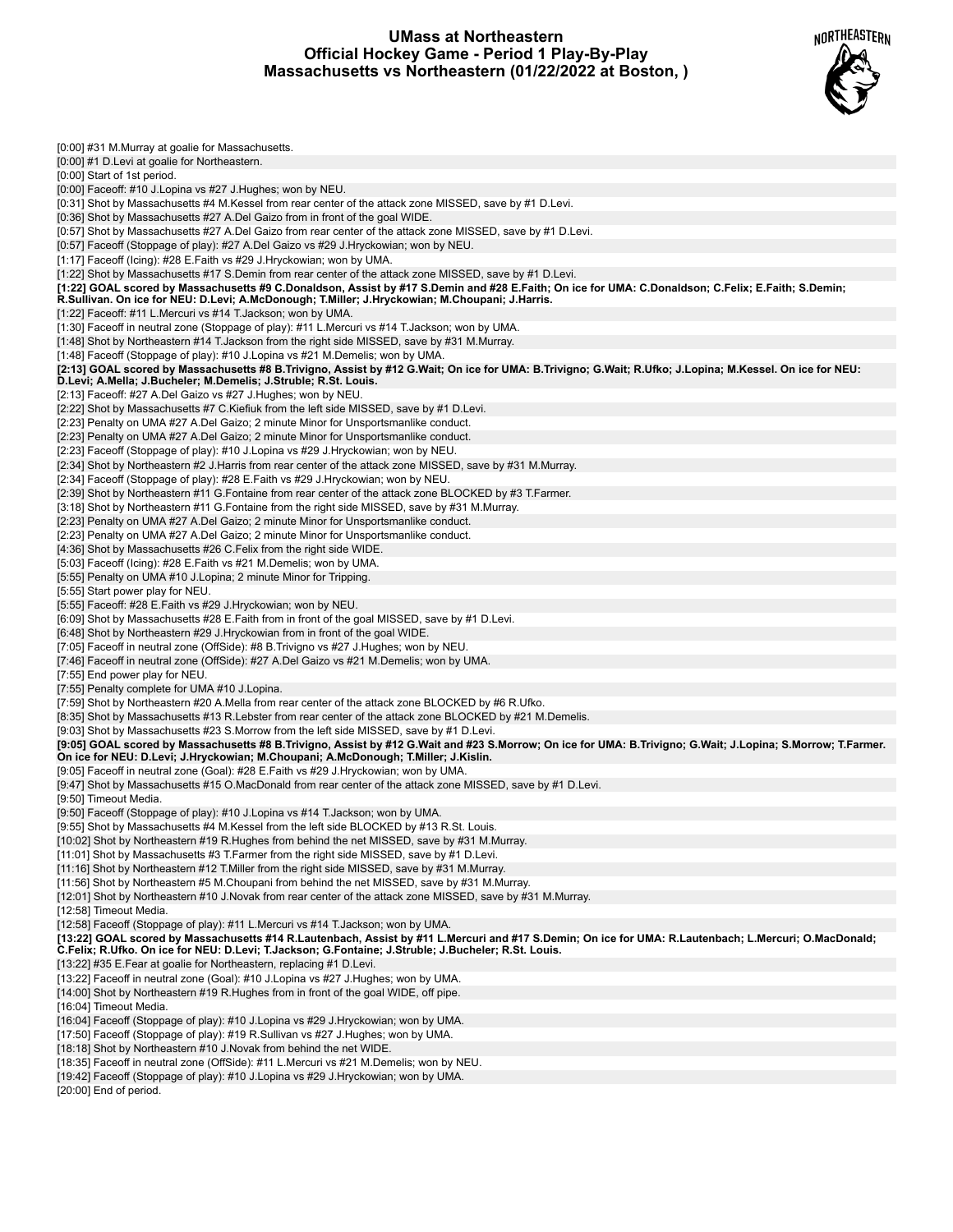### **UMass at Northeastern Official Hockey Game - Period 2 Play-By-Play Massachusetts vs Northeastern (01/22/2022 at Boston, )**



| [0:00] Start of 2nd period.                                                                                                                                |
|------------------------------------------------------------------------------------------------------------------------------------------------------------|
| [0:00] Faceoff: #10 J.Lopina vs #27 J.Hughes; won by NEU.                                                                                                  |
| [1:09] Shot by Massachusetts #8 B. Trivigno from the right side WIDE.                                                                                      |
| [2:03] Shot by Northeastern #11 G. Fontaine from the left side MISSED, save by #31 M. Murray.                                                              |
| [2:04] Faceoff (Stoppage of play): #19 R.Sullivan vs #29 J.Hryckowian; won by NEU.                                                                         |
|                                                                                                                                                            |
| [2:07] Shot by Northeastern #8 J.Kislin from the left side MISSED, save by #31 M.Murray.                                                                   |
| [2:13] Faceoff (Stoppage of play): #11 L.Mercuri vs #29 J.Hryckowian; won by NEU.                                                                          |
| [2:28] Shot by Northeastern #25 A.McDonough from the left side MISSED, save by #31 M.Murray.                                                               |
| [2:59] Shot by Massachusetts #4 M.Kessel from rear center of the attack zone WIDE.                                                                         |
| [4:21] Shot by Massachusetts #12 G. Wait from rear center of the attack zone MISSED, save by #35 E. Fear.                                                  |
| [4:38] Shot by Massachusetts #17 S.Demin from rear center of the attack zone MISSED, save by #35 E.Fear.                                                   |
| [4:38] Faceoff (Stoppage of play): #28 E.Faith vs #14 T.Jackson; won by NEU.                                                                               |
| [4:48] Shot by Northeastern #11 G. Fontaine from behind the net WIDE.                                                                                      |
| [6:11] GOAL scored by Massachusetts #11 L.Mercuri, Assist by #7 C.Kiefiuk and #13 R.Lebster; On ice for UMA: L.Mercuri; C.Kiefiuk; R.Lebster; S.Morrow;    |
| T.Farmer. On ice for NEU: J.Novak; G.Fontaine; J.Hryckowian; J.Harris; T.Miller.                                                                           |
| [6:11] Faceoff: #11 L.Mercuri vs #29 J.Hryckowian; won by NEU.                                                                                             |
| [7:36] Shot by Northeastern #4 J.Bucheler from behind the net MISSED, save by #31 M.Murray.                                                                |
| [7:54] Shot by Northeastern #3 J. Struble from the right side WIDE.                                                                                        |
|                                                                                                                                                            |
| [7:57] Shot by Northeastern #11 G.Fontaine from in front of the goal MISSED, save by #31 M.Murray.                                                         |
| [8:04] Shot by Northeastern #2 J.Harris from the right side MISSED, save by #31 M.Murray.                                                                  |
| [8:15] Shot by Northeastern #3 J. Struble from rear center of the attack zone WIDE.                                                                        |
| [8:25] Timeout Media.                                                                                                                                      |
| [8:25] Faceoff in neutral zone (Stoppage of play): #28 E.Faith vs #10 J.Novak; won by NEU.                                                                 |
| [8:32] Shot by Northeastern #27 J.Hughes from rear center of the attack zone MISSED, save by #31 M.Murray.                                                 |
| [8:33] Faceoff (Stoppage of play): #27 A.Del Gaizo vs #27 J.Hughes; won by UMA.                                                                            |
| [8:53] Shot by Northeastern #2 J.Harris from the left side MISSED, save by #31 M.Murray.                                                                   |
| [9:00] Shot by Northeastern #19 R.Hughes from rear center of the attack zone BLOCKED by #4 M.Kessel.                                                       |
| [9:21] Faceoff in neutral zone (OffSide): #11 L.Mercuri vs #21 M.Demelis; won by NEU.                                                                      |
| [10:58] Shot by Massachusetts #8 B. Trivigno from in front of the goal MISSED, save by #35 E. Fear.                                                        |
| [11:03] Shot by Massachusetts #26 C. Felix from the right side WIDE.                                                                                       |
| [11:30] Penalty on NEU #25 A.McDonough; 2 minute Minor for High Sticking.                                                                                  |
|                                                                                                                                                            |
| [11:30] Start power play for UMA.                                                                                                                          |
|                                                                                                                                                            |
| [11:30] Timeout Media.                                                                                                                                     |
| [11:30] Faceoff (Icing): #10 J. Lopina vs #10 J. Novak; won by UMA.                                                                                        |
| [11:43] POWERPLAY GOAL scored by Massachusetts #10 J.Lopina, Assist by #12 G.Wait and #8 B.Trivigno; On ice for UMA: J.Lopina; G.Wait; B.Trivigno; R.Ufko; |
| S.Morrow. On ice for NEU: J.Novak; J.Harris; M.Demelis; T.Miller.                                                                                          |
| [11:43] End power play for UMA.                                                                                                                            |
| [11:43] Penalty complete for NEU #25 A.McDonough.                                                                                                          |
| [11:43] Faceoff: #27 A.Del Gaizo vs #14 T.Jackson; won by NEU.                                                                                             |
| [12:10] Penalty on NEU #10 J. Novak; 2 minute Minor for Cross Checking.                                                                                    |
| [12:10] Start power play for UMA.                                                                                                                          |
|                                                                                                                                                            |
| [12:10] Faceoff: #27 A.Del Gaizo vs #29 J.Hryckowian; won by UMA.                                                                                          |
| [12:23] Shot by Massachusetts #27 A.Del Gaizo from in front of the goal MISSED, save by #35 E.Fear.                                                        |
| [13:27] Shot by Massachusetts #10 J.Lopina from in front of the goal MISSED, save by #35 E.Fear.                                                           |
| [13:36] Shot by Massachusetts #6 R.Ufko from rear center of the attack zone BLOCKED by #8 J.Kislin.                                                        |
| [14:10] Penalty complete for NEU #10 J. Novak.                                                                                                             |
| [14:10] End power play for UMA.                                                                                                                            |
| [15:13] Faceoff (Icing): #28 E. Faith vs #14 T. Jackson; won by UMA.                                                                                       |
| [15:18] Shot by Massachusetts #17 S.Demin from rear center of the attack zone MISSED, save by #35 E.Fear.                                                  |
| [15:27] Shot by Massachusetts #19 R.Sullivan from rear center of the attack zone WIDE.                                                                     |
| [15:39] Shot by Massachusetts #28 E.Faith from in front of the goal MISSED, save by #35 E.Fear.                                                            |
| [16:45] Shot by Massachusetts #6 R.Ufko from rear center of the attack zone BLOCKED by #25 A.McDonough.                                                    |
| [16:59] Shot by Massachusetts #4 M.Kessel from rear center of the attack zone MISSED, save by #35 E.Fear.                                                  |
| [16:59] Timeout Media.                                                                                                                                     |
| [16:59] Faceoff (Stoppage of play): #10 J. Lopina vs #10 J. Novak; won by UMA.                                                                             |
|                                                                                                                                                            |
| [17:05] Shot by Massachusetts #4 M.Kessel from the left side WIDE.                                                                                         |
| [17:30] Shot by Northeastern #10 J. Novak from rear center of the attack zone WIDE.                                                                        |
| [17:41] Faceoff in neutral zone (OffSide): #11 L.Mercuri vs #27 J.Hughes; won by UMA.                                                                      |
| [18:10] Shot by Massachusetts #14 R.Lautenbach from in front of the goal MISSED, save by #35 E.Fear.                                                       |
| [18:44] Faceoff in neutral zone (OffSide): #19 R.Sullivan vs #29 J.Hryckowian; won by UMA.                                                                 |
| [19:29] Faceoff (Icing): #19 R.Sullivan vs #14 T. Jackson; won by NEU.                                                                                     |
| [19:57] Shot by Massachusetts #13 R.Lebster from the right side BLOCKED by #2 J.Harris.<br>$[00.00]$ End of pariad                                         |

[20:00] End of period.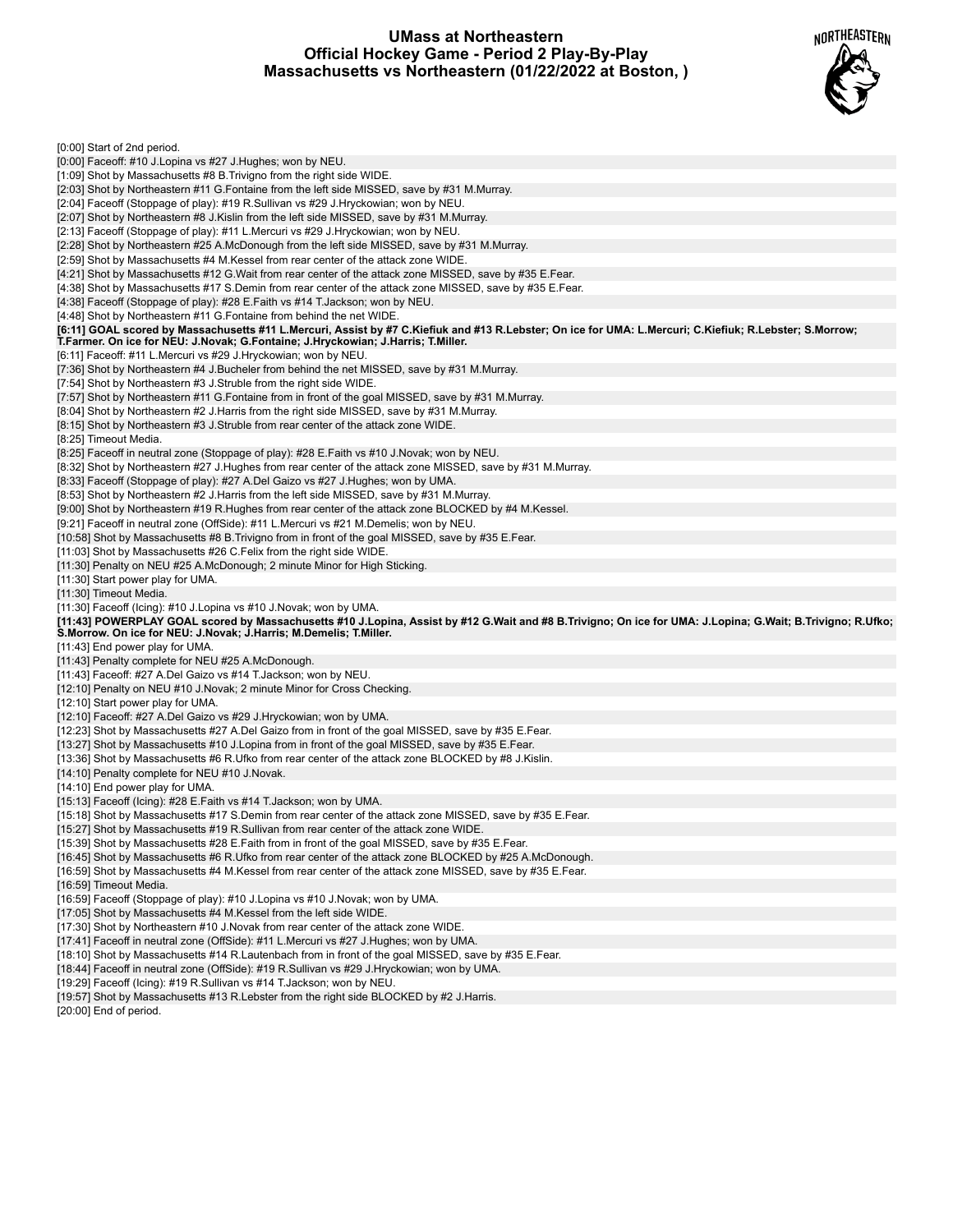# **UMass at Northeastern Official Hockey Game - Period 3 Play-By-Play Massachusetts vs Northeastern (01/22/2022 at Boston, )**



| [0:00] #33 T.Semptimphelter at goalie for Northeastern, replacing #35 E.Fear.                                                                                                                      |  |
|----------------------------------------------------------------------------------------------------------------------------------------------------------------------------------------------------|--|
| [0:00] Start of 3rd period.                                                                                                                                                                        |  |
| [0:00] Faceoff: #10 J.Lopina vs #27 J.Hughes; won by NEU.                                                                                                                                          |  |
| [0:15] Shot by Northeastern #10 J.Novak from behind the net MISSED, save by #31 M.Murray.                                                                                                          |  |
| [0:15] Faceoff (Stoppage of play): #27 A.Del Gaizo vs #10 J.Novak; won by UMA.                                                                                                                     |  |
| [0:24] Faceoff (Stoppage of play): #27 A.Del Gaizo vs #27 J.Hughes; won by NEU.                                                                                                                    |  |
| [0:32] Shot by Northeastern #10 J.Novak from the right side MISSED, save by #31 M.Murray.                                                                                                          |  |
| [0:32] Faceoff (Stoppage of play): #28 E. Faith vs #27 J. Hughes; won by NEU.                                                                                                                      |  |
| [1:12] Shot by Massachusetts #3 T. Farmer from the right side WIDE.                                                                                                                                |  |
| [1:21] Shot by Massachusetts #23 S.Morrow from rear center of the attack zone BLOCKED by #27 J.Hughes.<br>[1:54] Shot by Massachusetts #23 S.Morrow from behind the net WIDE.                      |  |
| [3:03] Shot by Northeastern #5 M.Choupani from in front of the goal WIDE.                                                                                                                          |  |
| [3:18] Shot by Northeastern #21 M.Demelis from behind the net MISSED, save by #31 M.Murray.                                                                                                        |  |
| [4:20] Shot by Massachusetts #26 C.Felix from the right side MISSED, save by #33 T.Semptimphelter.                                                                                                 |  |
| [4:32] Shot by Massachusetts #28 E.Faith from rear center of the attack zone MISSED, save by #33 T.Semptimphelter.                                                                                 |  |
| [4:38] Shot by Massachusetts #9 C.Donaldson from rear center of the attack zone WIDE.                                                                                                              |  |
| [4:42] Shot by Massachusetts #19 R.Sullivan from in front of the goal MISSED, save by #33 T.Semptimphelter.                                                                                        |  |
| [5:24] Faceoff in neutral zone (OffSide): #10 J.Lopina vs #29 J.Hryckowian; won by NEU.                                                                                                            |  |
| [6:10] Shot by Massachusetts #12 G.Wait from behind the net MISSED, save by #33 T.Semptimphelter.                                                                                                  |  |
| [6:33] Shot by Massachusetts #27 A.Del Gaizo from behind the net MISSED, save by #35 E.Fear.                                                                                                       |  |
| [6:33] Timeout Media.                                                                                                                                                                              |  |
| [6:33] Faceoff (Stoppage of play): #27 A.Del Gaizo vs #27 J.Hughes; won by UMA.                                                                                                                    |  |
| [6:58] Penalty on NEU #10 J.Novak; 2 minute Minor for Charging.                                                                                                                                    |  |
| [6:58] Penalty on NEU #10 J.Novak; 2 minute Minor for Charging.<br>[6:58] Faceoff: #10 J.Lopina vs #29 J.Hryckowian; won by NEU.                                                                   |  |
| [8:13] Shot by Massachusetts #8 B.Trivigno from behind the net MISSED, save by #33 T.Semptimphelter.                                                                                               |  |
| [8:52] Shot by Massachusetts #7 C.Kiefiuk from in front of the goal MISSED, save by #33 T.Semptimphelter.                                                                                          |  |
| [6:58] Penalty on NEU #10 J.Novak; 2 minute Minor for Charging.                                                                                                                                    |  |
| [6:58] Penalty on NEU #10 J.Novak; 2 minute Minor for Charging.                                                                                                                                    |  |
| [9:22] Shot by Northeastern #10 J.Novak from the left side MISSED, save by #31 M.Murray.                                                                                                           |  |
| [9:27] Shot by Northeastern #10 J.Novak from in front of the goal MISSED, save by #31 M.Murray.                                                                                                    |  |
| [9:27] Faceoff (Stoppage of play): #11 L.Mercuri vs #27 J.Hughes; won by UMA.                                                                                                                      |  |
| [10:36] Shot by Massachusetts #19 R.Sullivan from rear center of the attack zone WIDE.                                                                                                             |  |
| [10:42] Shot by Massachusetts #23 S.Morrow from behind the net WIDE, off pipe.                                                                                                                     |  |
| [10:54] Timeout Media.                                                                                                                                                                             |  |
| [10:54] Faceoff (Stoppage of play): #10 J.Lopina vs #14 T.Jackson; won by UMA.                                                                                                                     |  |
| [11:20] Shot by Massachusetts #4 M.Kessel from rear center of the attack zone BLOCKED by #5 M.Choupani.                                                                                            |  |
| [11:20] Faceoff (Stoppage of play): #27 A.Del Gaizo vs #21 M.Demelis; won by UMA.<br>[11:27] Shot by Massachusetts #6 R.Ufko from the left side MISSED, save by #33 T.Semptimphelter.              |  |
| [11:27] Faceoff (Stoppage of play): #27 A.Del Gaizo vs #29 J.Hryckowian; won by NEU.                                                                                                               |  |
| [11:58] Shot by Massachusetts #4 M.Kessel from in front of the goal MISSED, save by #33 T.Semptimphelter.                                                                                          |  |
| [11:59] Faceoff (Stoppage of play): #19 R.Sullivan vs #27 J.Hughes; won by UMA.                                                                                                                    |  |
| [12:02] Shot by Massachusetts #26 C.Felix from rear center of the attack zone MISSED, save by #33 T.Semptimphelter.                                                                                |  |
| [12:02] Faceoff (Stoppage of play): #19 R.Sullivan vs #27 J.Hughes; won by NEU.                                                                                                                    |  |
| [12:52] Shot by Massachusetts #23 S.Morrow from the left side MISSED, save by #33 T.Semptimphelter.                                                                                                |  |
| [13:05] Penalty on UMA #15 O.MacDonald; 2 minute Minor for Interference.                                                                                                                           |  |
| [13:05] Start power play for NEU.                                                                                                                                                                  |  |
| [13:05] Faceoff: #10 J.Lopina vs #29 J.Hryckowian; won by NEU.                                                                                                                                     |  |
| [13:18] Shot by Northeastern #2 J.Harris from rear center of the attack zone MISSED, save by #31 M.Murray.                                                                                         |  |
| [13:44] Shot by Northeastern #27 J.Hughes from the left side MISSED, save by #31 M.Murray.                                                                                                         |  |
| [13:59] Shot by Northeastern #11 G.Fontaine from rear center of the attack zone MISSED, save by #31 M.Murray.<br>[13:59] Faceoff (Stoppage of play): #27 A.Del Gaizo vs #14 T.Jackson; won by UMA. |  |
| [14:32] Shot by Northeastern #10 J.Novak from behind the net MISSED, save by #31 M.Murray.                                                                                                         |  |
| [15:05] Penalty complete for UMA #15 O.MacDonald.                                                                                                                                                  |  |
| [15:05] End power play for NEU.                                                                                                                                                                    |  |
| [15:19] Faceoff (Icing): #11 L.Mercuri vs #21 M.Demelis; won by NEU.                                                                                                                               |  |
| [15:26] Shot by Northeastern #20 A.Mella from in front of the goal MISSED, save by #31 M.Murray.                                                                                                   |  |
| [16:24] Shot by Northeastern #27 J.Hughes from in front of the goal MISSED, save by #31 M.Murray.                                                                                                  |  |
| [16:24] Timeout Media.                                                                                                                                                                             |  |
| [16:24] Faceoff (Stoppage of play): #10 J.Lopina vs #27 J.Hughes; won by NEU.                                                                                                                      |  |
| [16:28] Shot by Northeastern #2 J.Harris from in front of the goal MISSED, save by #31 M.Murray.                                                                                                   |  |
| [16:30] Faceoff (Stoppage of play): #27 A.Del Gaizo vs #27 J.Hughes; won by NEU.                                                                                                                   |  |
| [16:43] Shot by Northeastern #25 A.McDonough from behind the net WIDE.                                                                                                                             |  |
| [16:43] Faceoff (Stoppage of play): #10 J.Lopina vs #27 J.Hughes; won by NEU.<br>[17:43] Penalty on NEU #19 R.Hughes; 2 minute Minor for Roughing.                                                 |  |
| [17:43] Penalty on UMA #23 S.Morrow; 2 minute Minor for Roughing.                                                                                                                                  |  |
| [17:43] Start power play for NEU.                                                                                                                                                                  |  |
| [17:43] Start power play for UMA.                                                                                                                                                                  |  |
| [17:43] Faceoff in neutral zone: #11 L.Mercuri vs #10 J.Novak; won by NEU.                                                                                                                         |  |
| [18:22] Penalty on NEU #8 J. Kislin; 2 minute Minor for Boarding.                                                                                                                                  |  |
| [18:22] Penalty on NEU #8 J.Kislin; 2 minute Minor for Boarding.                                                                                                                                   |  |
| [18:19] Faceoff (Penalty): #7 C.Kiefiuk vs #29 J.Hryckowian; won by UMA.                                                                                                                           |  |
| [19:10] Penalty on NEU #18 T.Spott; 2 minute Minor for Slashing.                                                                                                                                   |  |
| [19:10] Start power play for UMA.<br>[19:10] Faceoff: #19 R.Sullivan vs #10 J.Novak; won by NEU.                                                                                                   |  |
|                                                                                                                                                                                                    |  |

[19:43] End power play for NEU.